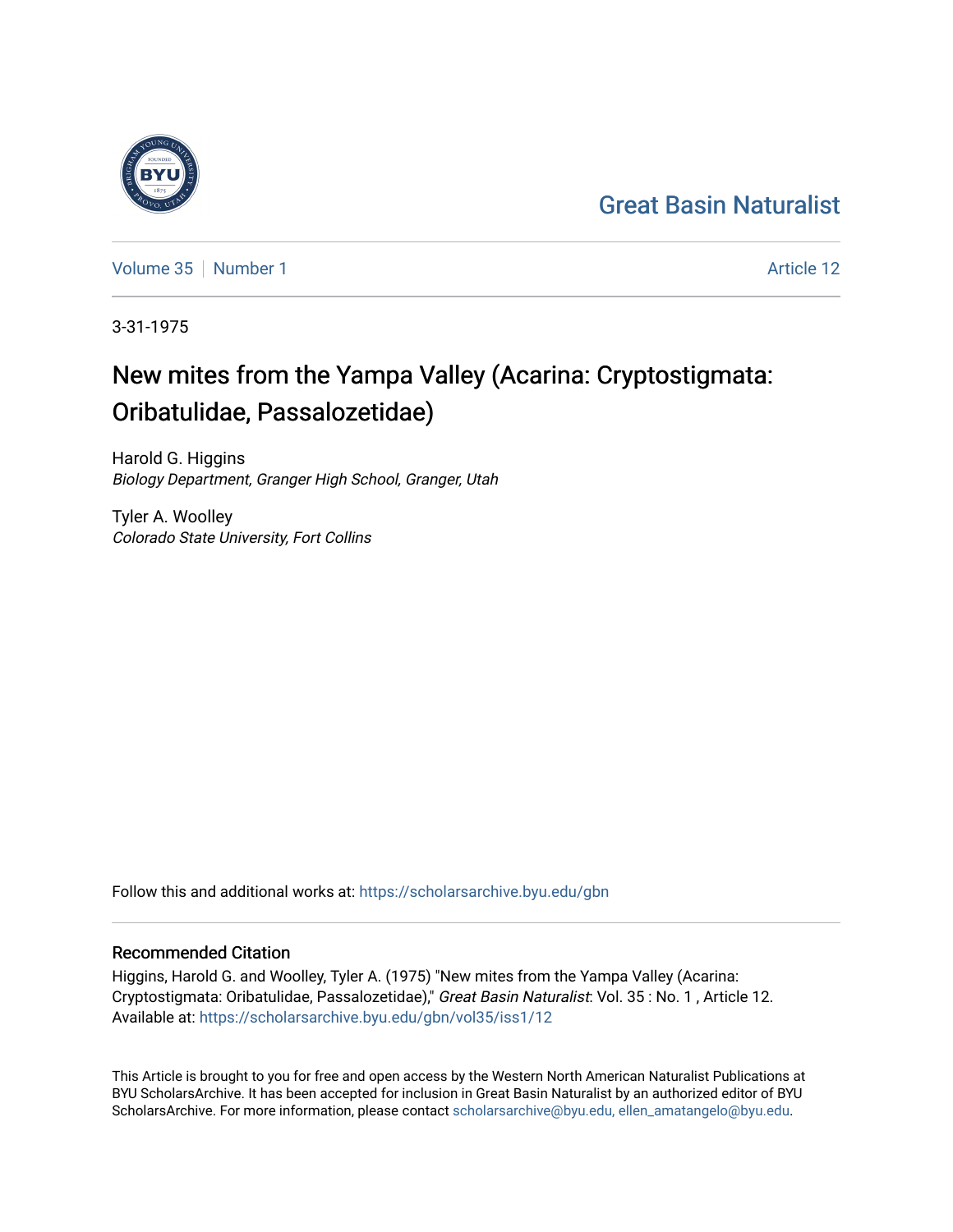#### NEW MITES FROM THE YAMPA VALLEY<sup>1</sup> (ACARINA: CRYPTOSTIGMATA: ORIBATULIDAE, PASSALOZETIDAE)

Harold G. Higgins<sup>2</sup> and Tyler A. Woolley<sup>3</sup>

ABSTRACT.— A study was made of the soil mites from under different vegetative types near a coal-burning power plant in the Yampa Valley near Hayden, Colorado. The following new species of oribatids were found: Zygoribatida osa n.sp., Passalozetes moniles n.sp.

Concentrated collections have been made near a coal-burning power plant in the Yampa Valley near Hayden, Colorado. A number of new and unrecorded species of soil mites for Colorado have been found in the project area. The col lections were made with reference to the soil forms and to vegetative types with which they were found. As might be ex pected, many species appear to be more abundant at one season of the year than at another or may be more closely as sociated with certain vegetative types than with others.

This concentrated collecting over a two year period has given new insight as to the importance of the microclimate in the biology of oribatids. For example, depending on the amount of moisture, sunlight or shade, and slope, many species may be more abundant under one side of a bush than under the other. Preliminary studies also indicate that destruction of vegetation and disturbances of the soil in such changes as the formation of spoil banks or strip-mining and pollution from coal burning power plants seriously depletes the numbers and kinds of soil arthropods.

Following are descriptions of four new species representing two families of oribatids found in the Hayden area.

#### Family Oribatulidae Zygoribatula apletosa, n.sp. Figs. <sup>1</sup> and 2

DIAGNOSIS.— Large size, larger than any known Zygoribatula; with 14 pairs of large, setose notogastral setae; rostral hairs further apart than lamellar hairs; lamellae curved inward with distinct translamella; areae porosae Aa located near the small shoulder projections. The trivial name *apletosa* is modified from the Greek,

and implies "immense," referring to the size of these oribatids.

DESCRIPTION.— Color reddish-brown; rostrum rounded; rostral hairs heavy, reaching beyond tip of rostrum by about half their lengths, hairs farther apart than lamellar setae; lamellae of almost uniform width throughout, length curved inward toward anterior tip, slightly less than one-half as far apart at tip as at<br>base; translamella narrower than lamellae; lamellar hairs similar to rostral hairs but about one-third longer inserted in anterolateral ends of lamellae; interlamellar hairs situated midway between inser tions of lamellar hairs and pseudostig mata, closer to inner margin of lamellae; pseudostigmata cuplike with edge erected above surface of prodorsum; sensillum with broad, rounded setose head and short pedicel, about half as long as interlamellar hair; exobothridial hair rather heavy and stiff.

Hysterosoma longer than broad, widest near middle, with tapering posterior end; dorsal surface with 14 pairs of heavy, long, spined setae, many extending beyond body outline as shown in Figure 1; areae porosae all large,  $Aa$  much longer than broad and located near small humeral process.

Camerostome oval in outline; ventral surface with apodemata and setae as shown in Figure 2; genital and anal apertures far apart, smaller genital opening more than twice its length anterior to larger anal aperture; each genital cover with four setae; aggenital setae as shown in Figure 2; each anal cover with two setae (2 of 12 specimens with 3 anal se tae) ; two adanal setae present.

Legs all about equal in size; heterotri dactylous, median claw larger than laterals.

<sup>&</sup>lt;sup>1</sup>Yampa Valley Project, Ecology Consultants, Inc.<br>"Biology Department, Granger High School, Granger, Utah.<br>"Department of Zoology and Entomology, Colorado State University, Fort Collins, Colo. 80523.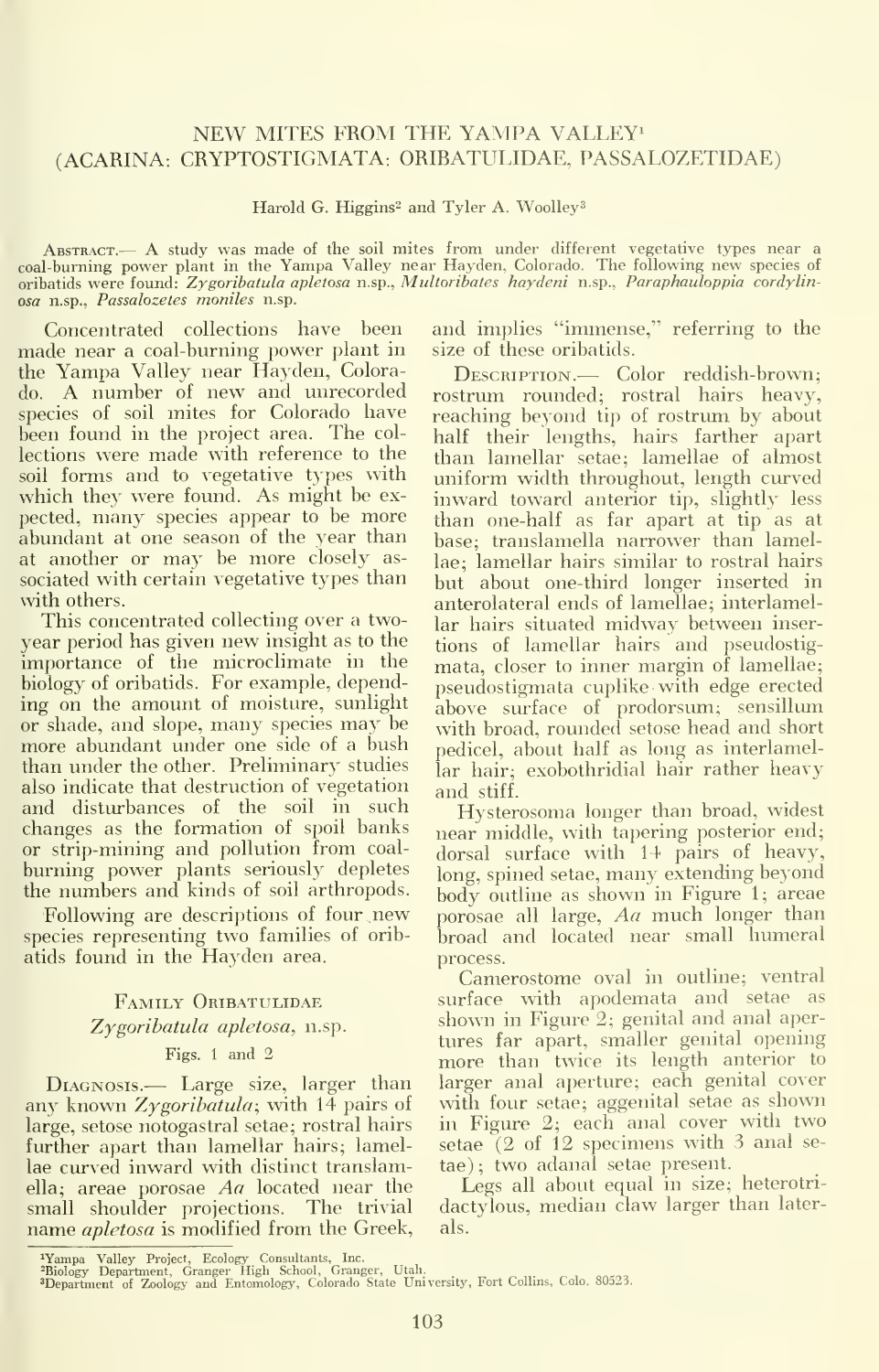

Fig. 1. Zygoribatula apletosa, dorsal aspect, legs omitted.

Measurements.— length .705 mm; width, .495 mm. (Range .853-.705 mm X .600-. 495 mm). The type (a male) and 6 paratypes (6 females) were taken under serviceberry about 1/4 mile NE power plant, Hayden, Colorado, 7 Oct. 1971, by H. G. Higgins; 2 specimens, females, were taken under rosebush,  $\frac{1}{2}$  mile N power plant, Hayden, Colorado, 21 June 1972;<br>2 specimens (males) were taken  $1/2$  mile N power plant, Hayden, Colorado, 1 Aug. 1971; <sup>1</sup> specimen (male) was taken under aspens, 4 miles S Seneca Road, Hayden,  $Colorado, 1 Aug. 1971; all by H. G. Hig$ gins.

Discussion.— This species stands a part from other known North American  $Zygori batula$  by its large size, its long, heavy, setose body setae, and by its big, long, areae porosae Aa located near the shoulder. In general appearance Z. apletosa n.sp. resembles Z. lata Hammer but differs in the much larger size as well as in the size and locations of areae porosae.



Fig. 2. Z. apletosa, ventral aspect.

To date, this species has always been found associated with rather heavy, moist litter under dense vegetation.

This species shows interesting variation in the width of the translamellae and lo cation of body setae. Also, as pointed out earlier, 2 of 12 specimens have 3 pairs, rather than 2 pairs, of anal setae.

#### Multoribates haydeni, n.sp. Fig. 3

DIAGNOSIS.- Similar to Multoribates chavinensis Hammer, 1961, but larger, and with only 11 pairs of dorsal setae; lacks the ventral keel on femur II. The trivial name is indicative of location.

DESCRIPTION.- Large size; color yellowish to light brown; body egg-shaped with the pteromorphs hardly projecting beyond lateral outline of body; prodorsum triangular in outline with rostrum fairly pointed, often hyaline; rostral setae in serted posteriorly on lateral margins of propodosoma, much wider apart than la mellar hairs; lamellae narrow, tapering slightly anteriorly; translamellae absent; lamellar hairs stiff, setose about same length as lamellae; interlamellar hairs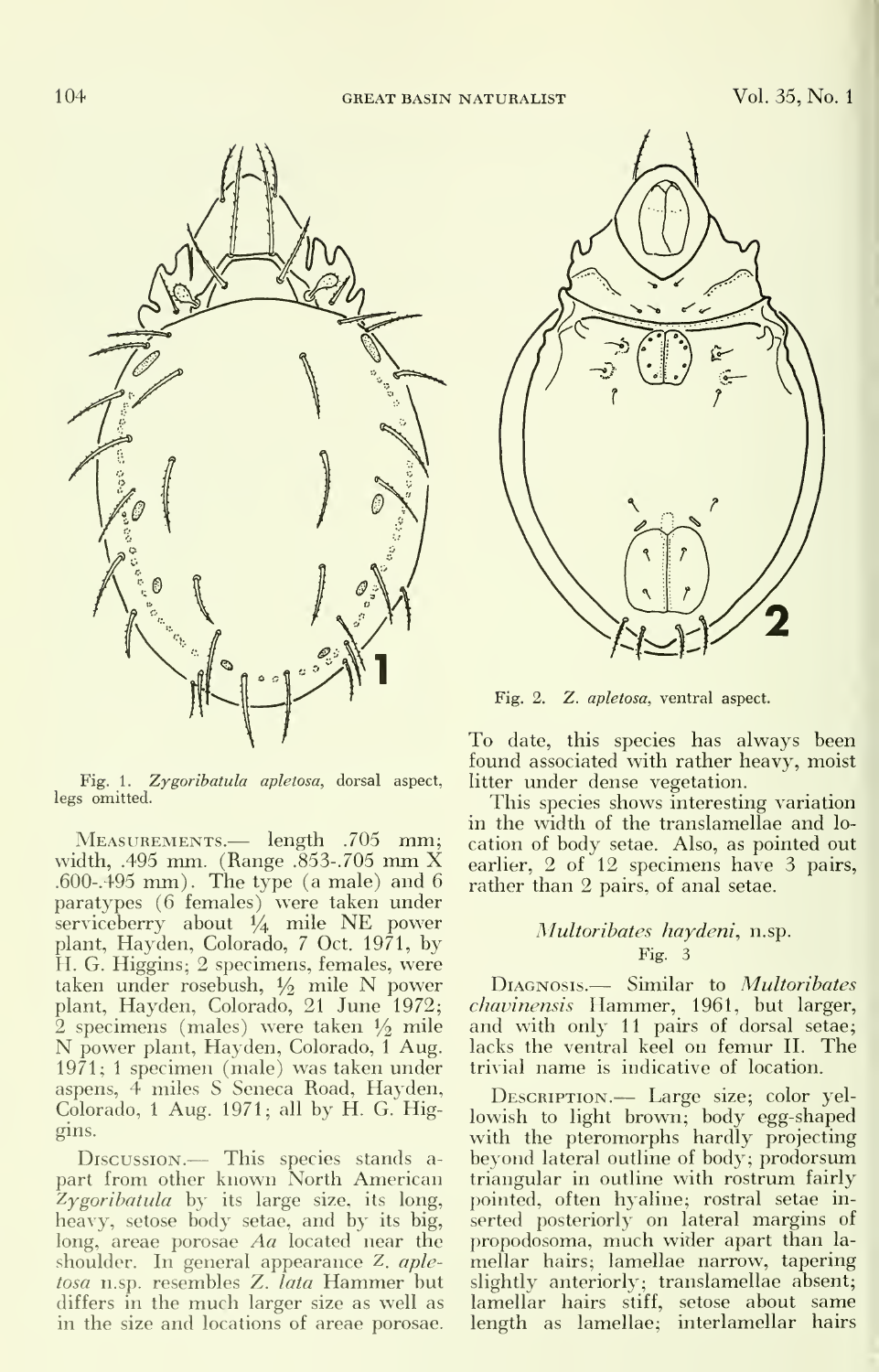

Fig. 3. Multoribates haydeni, dorsal aspect, legs omitted.

heavy, nearly equal in length to lamellar hairs; pseudostigmata cuplike, rim projecting beyond the body level; sensillum with narrow stalk and broad, setose head that is bent backwards; dorsosejugal suture curved anteriorly.

Hysterosoma longer than broad with<br>small pteromorphs that project only DIAGNOSIS.—Similar in outline to Parapteromorphs that project only slightly beyond the outline of body; 11 pairs of fine, simple dorsal hairs visible as shown in Figure 3; areae porosae absent, but replaced with chitinous pores; muscle scars and markings visible round edge of hysterosoma as indicated in Figure 3. Variations occur in the locations of body se tae.

Ventral surface similar to M. chavinensis with only a few minor exceptions; genital plates separated from larger anal plates by approximately twice their length, each plate with four setae; ana] plates much larger than genital plates, situated near posterior end of body, each anal plate with two hairs; adanal and aggenital setae place similarly to  $M$ . chavinensis; fissure iad located near antero mediad margin of anal plates.

Legs about equal in size; all legs heterotridactylous, median claw larger than lat erals; femur II without visible keel.

Measurements.— Length, .45 mm; width, .26 mm. The type, <sup>a</sup> gravid female was collected at Seneca  $#2$ , Hayden, Colorado, under serviceberry, 10 April 1971, by H. G. Higgins and T. A. Woolley. Additional specimens are as follows: 1 specimen at Seneca  $#2$ , Hayden, Colorado, 9 June 1971, in sagebrush, by T. A. Woolley and H. G. Higgins; 3 specimens from under aspens associated with bitter brush (Purshia), 8 June 1971, 4 miles S Seneca Road, Hayden, Colorado, by H. G. Higgins and T. A. Woolley; 6 specimens from under bitterbrush, 5 miles S Seneca Road, Hayden, Colorado, <sup>1</sup> Aug. 1971, by H. G. Higgins; 8 specimens from under bitterbrush, 5 miles S Seneca Road, Hayden, Colorado, 8 Oct. 1971, by H. G. Higgins; <sup>1</sup> specimen from under bitterbrush, 4 miles S Seneca Road, Hayden, Colorado, 21 June 1972, by H. G. Higgins.

Discussion.— In general appearance M. haydeni, n.sp. resembles M. chavinensis Hammer but is larger, lacks the ventral keel on femur II, and has 11 rather than 14 pairs of dorsal setae. Preliminary study seems to indicate that although this new species is found in several habitats, it prefers the microhabitat under bitterbrush in rather arid conditions.

#### Paraphauloppia cordylinosa, n.sp. Fig. 4

 $phauloppia novazealandica$  Hammer, 1967, but with much larger lamellae and II pairs of notogastral hairs. The name  $\alpha$  *cordylinosa* refers to the clublike sensillum of the new species.

DESCRIPTION.— Color yellowish; rostral setae large, rough, situated on the anterolateral margins of the propodosoma; lamellae quite large, extended more than half the length of propodosoma, about equal in width throughout theirs lengths, with a small spur (prolamella) located anteromediad; lamellar hairs inserted in anterior tip of lamellae, extending to tip of rostrum, heavy, barbed, and about equal in length to rostral hairs; interla mellar hairs three-fourths as long as la mellar hairs, inserted mediad, closer to pseudostigmata than to tip of lamellae ex tending to the sides of prodorsum; pseudostigmata cuplike with a short stalk and expanded, rounded, setose head.

Hysterosoma oval, tapering anteriorly; dorsosejugal suture greatly arched; ptero-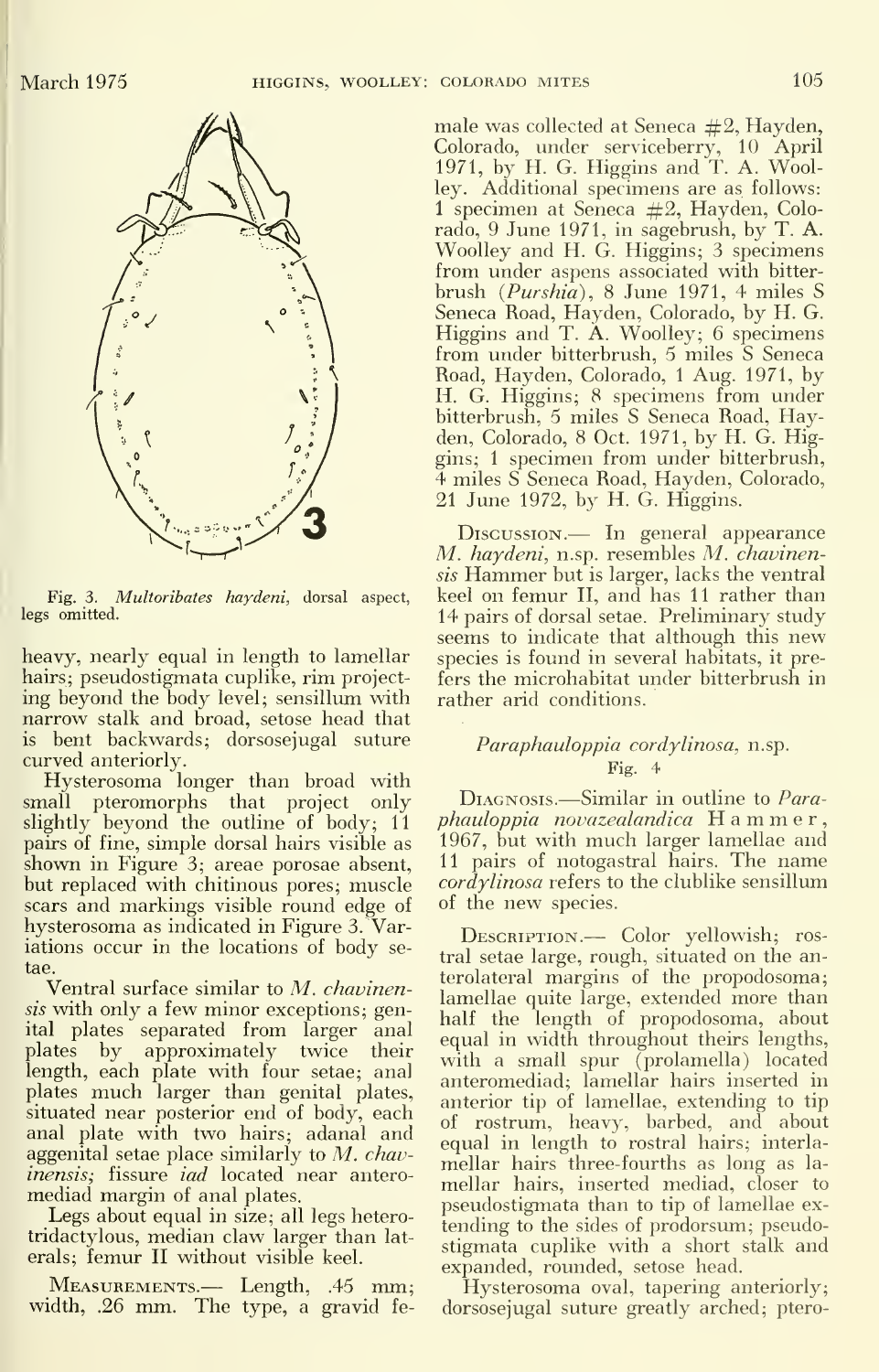

Fig. 4. Paraphauloppia cordylinosa, dorsal as pect, legs omitted.

morphs absent; 11 pairs of simple smooth, dorsal hairs as shown in Figure 4. Areae porosae visible but not noticeably en larged as in P. *novazealandica*; a line of light marking, probably muscle scars, vis ible mediad of lateral margins.

Anal opening much larger than genital opening and situated near posterior end of body, each cover with two setae; genital opening smaller, situated about twice its length in front of anal opening, three pairs of visible hairs on each plate; aggenital setae posterior to genital plate; aggenital and adanalsetae located similarly to  $P$ . novazealandica,  $ad_1$  posterior to anal plate,  $ad<sub>2</sub>$  situated near the middle of plate along lateral side, and ad<sub>3</sub> situated anterior to anal plate.

All legs about equal in size, heterotridactylous, with median claw larger than laterals.

 $M$ EASUREMENTS.— Length,  $282\mu$ ; width,  $132\mu$ . The type (a female) and a paratype from sagebrush, Yampa Airport, Hayden, Colorado, 9 June 1971; 6 speci mens from sagebrush, 2 miles <sup>S</sup> Yampa Airport, Hayden, Colorado, 9 June 1971; all by H. G. Higgins and T. A. Woolley.

Discussion.— In general appearance<br>this species resembles P. novazealandica Hammer but differs in having much larger, heavier lamellae and 11 rather than 10 pairs of dorsal setae. Although this taxon differs somewhat from Paraphauloppia in the number of dorsal setae, it ap pears to be nearer this genus than to Phauloppia. We hesitate, at this time, to describe <sup>a</sup> new genus based on these minor differences and because in the small sample of mites collected there is great variation in the exact location of the dorsal setae, and the lengths of the lamellar hair. It is interesting that although col lections were made at the same general site several times a year, and over a two year span, specimens of this species were found only once, in June 1971, and those in rather dry sagebrush habitat. Prelimin ary postulations attribute this to the possible influence of pollutants in the area.

#### Family Passalozetidae

#### Passalozetes moniles, n.sp. Figs. 5-6

DIAGNOSIS.- This species is readily separated from P. linearis, the only other known North American species, by the banded, beadlike pattern of dorsal and ventral integuminal and by the smooth sensillum with a pointed tapered head. The trivial name *moniles* is modified from the Latin meaning "necklace" and refers to the beaded appearance of the integu ment.

Description.—Yellowish in color; prodorsum slightly wider than long; rostrum blunt, rounded; rostral hairs simple, in serted near tip of rostrum, curved medially toward tip of rostrum; lamellae absent; lamellar hairs small, simple, slightly longer than rostral hairs, curved down to ward tip of rostrum; interlamellar hairs threadlike, simple, inserted anteromediad of pseudostigmata, adjacent to coalesced median section of dorsosejugal suture; pseudostigmata cuplike, separated from each other by <sup>a</sup> little more than length of sensillum; sensillum with <sup>a</sup> narrow curved base and tapering into <sup>a</sup> narrow pointed head.

Hysterosoma oval, anterior margin ex tended forward, coalesced medially with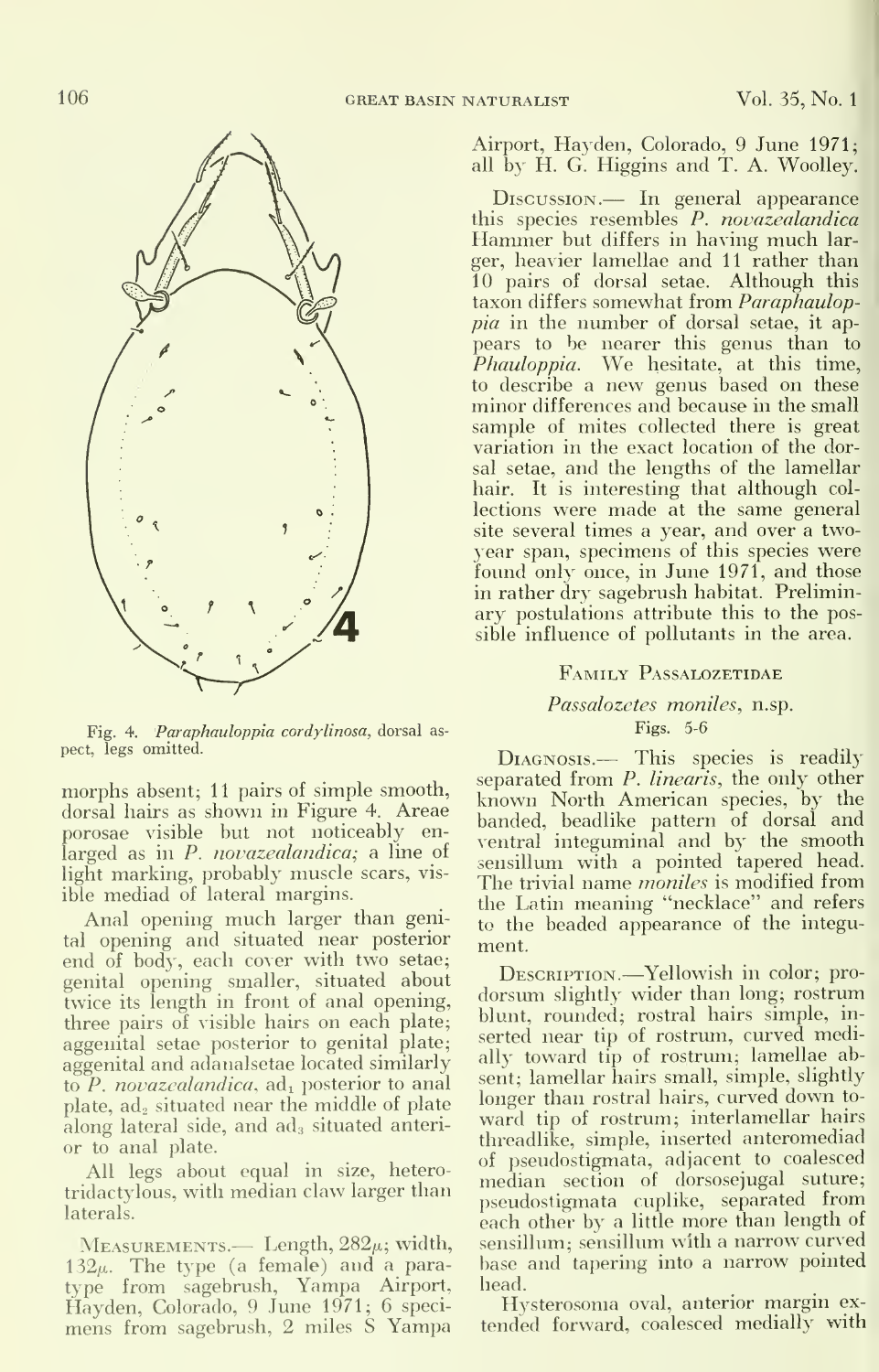

Fig. 5. Passalozetes moniles, dorsal aspect, legs omitted.

dorsum of propodosoma beyond level of interlamellar hairs; dorsosejugal suture in terrupted by this middle projection; lenti culus clear, round, surrounded by lines; dorsum with simple hairs as shown in Figure 5. Integument of fine lines with darker pigmented areas resembling strings of beads (the beadlike cerotegument may be removed by soaking in lactophenol); two pairs of area porosae and a glandular fissure as seen in Figure 5.

Camerostome with rather parallel sides, longer than wide; ventral plate as seen in Figure 6; genital covers each with four pairs of genital setae; aggenital setae in serted about twice their lengths posterolaterad of genital aperture; anal aperture nearly one-third larger than anal opening; anal aperture in the posterior end of ventral plate, each cover with two setae; adanal setae difficult to find in the cerotegument, visible setae and glands as shown in Figure 6.

All tarsi heterobidactylous, heavier of the two claws toothed (median or lateral)

Measurements.— Length, .36 mm; width, .15 mm.

The type (a male) and 3 paratypes were taken from under bitterbrush and squawbrush, <sup>6</sup> miles E Craig, Colorado, 14 June



Fig. 6. P. moniles, ventral aspect, legs omit-

1972; 4 specimens from burned-over area at Seneca #3, Hayden, Colorado, 21 June  $1972$ ; all by H. G. Higgins.

Discussion.— As is to be expected, there is considerable variation in the ar rangement of setae and pigmentation in specimens examined. Those examples<br>from the burned-over area were more heavily pigmented and have a wider hys terosoma than those taken near Craig. The only previously described *Passalozetes* from this western area was taken from a dry woodrat nest in Tooele Co., Utah, several hundred miles to the west of the location of this new species. Both North American species of Passalozetes have been taken from dry desert sands, which implies that they are found in xeric habitats.

#### **REFERENCES**

- Aoki, J. 1961. On six new oribatid mites from Japan. Jap. J. Sanitary Zool. 12(4): 233-238. . 1964. Some oribatid mites (Acarina)
- from Laysan Island. Pacific Insects 6(4): 649-664.
- Balogh, J. 1965. A synopsis of the world ori batid (Acari) genera. Acta Zool. 11(1-2): 5-
- 99. CoETZER, A. 1967-68. New Oribatulidae THOR,